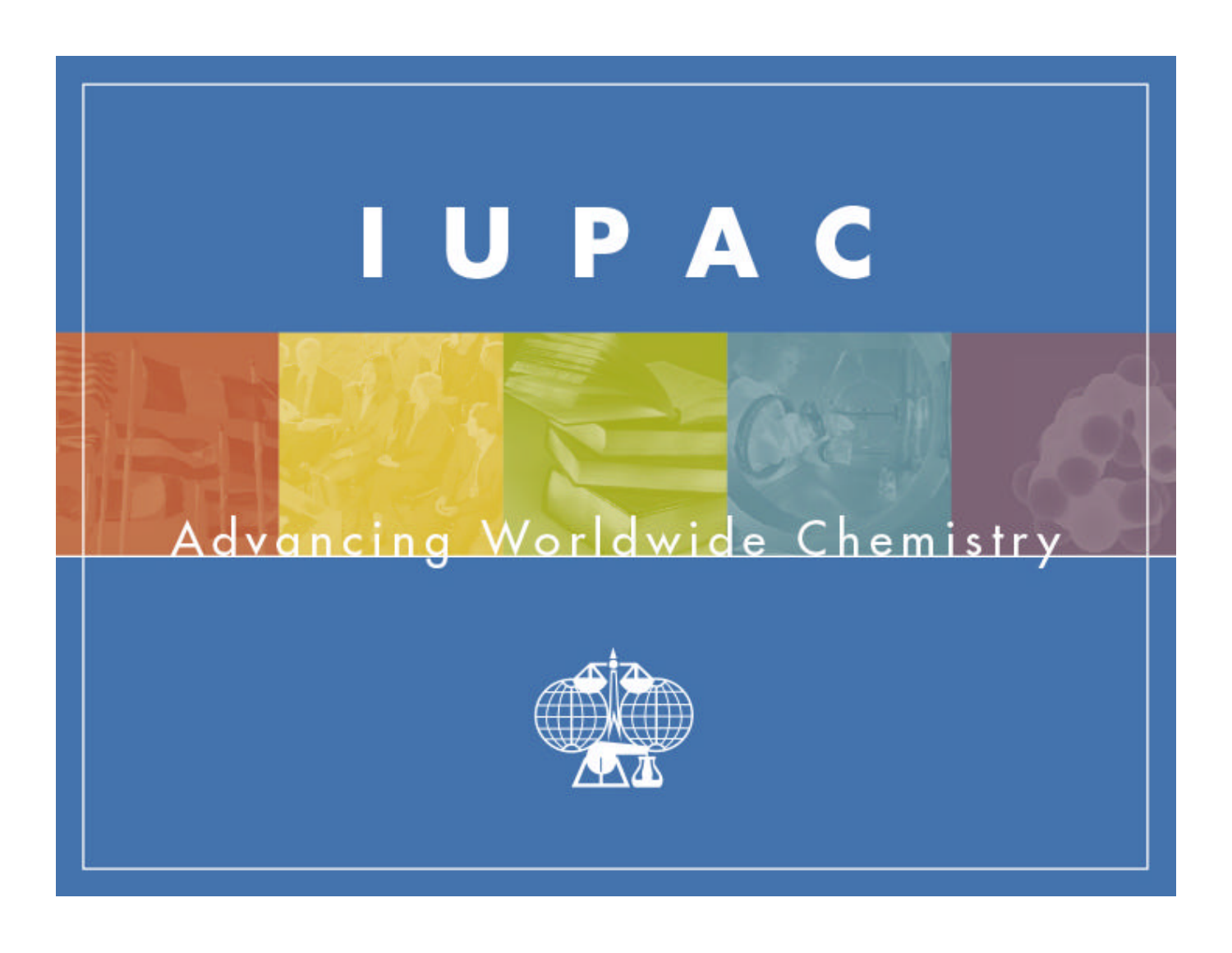- **IUPAC's mission** is to advance the worldwide aspects of the chemical sciences and to contribute to the application of chemistry in the service of Mankind.
	- Promotes norms, values, ethics of science
	- Advocates free exchange of scientific information and access of scientists
	- Addresses global issues as a scientific, international, non-governmental, objective body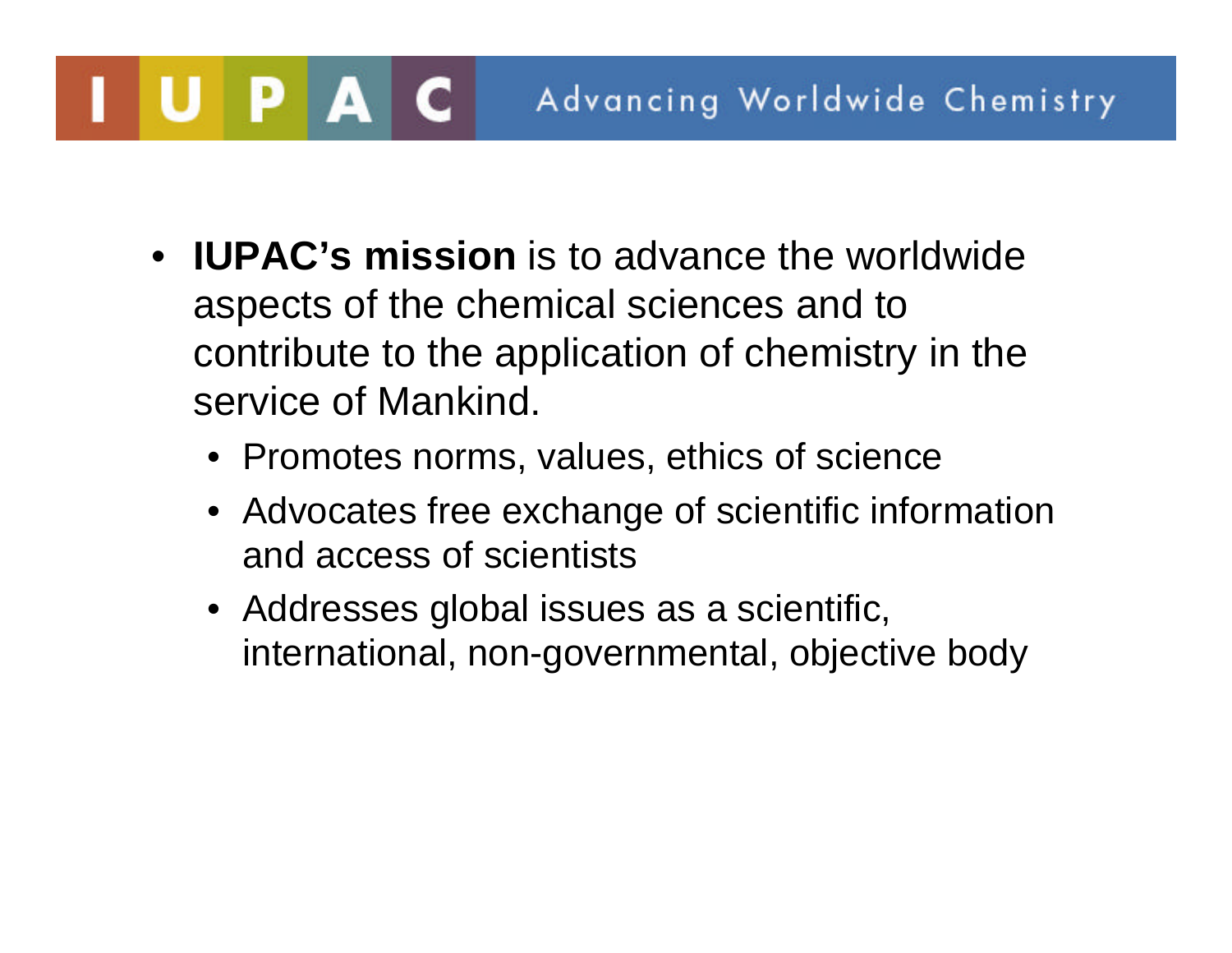### IUPAC Member Countries



45 National Adhering Organizations (NAOs) 21 Associate National Adhering Organizations (ANAOs)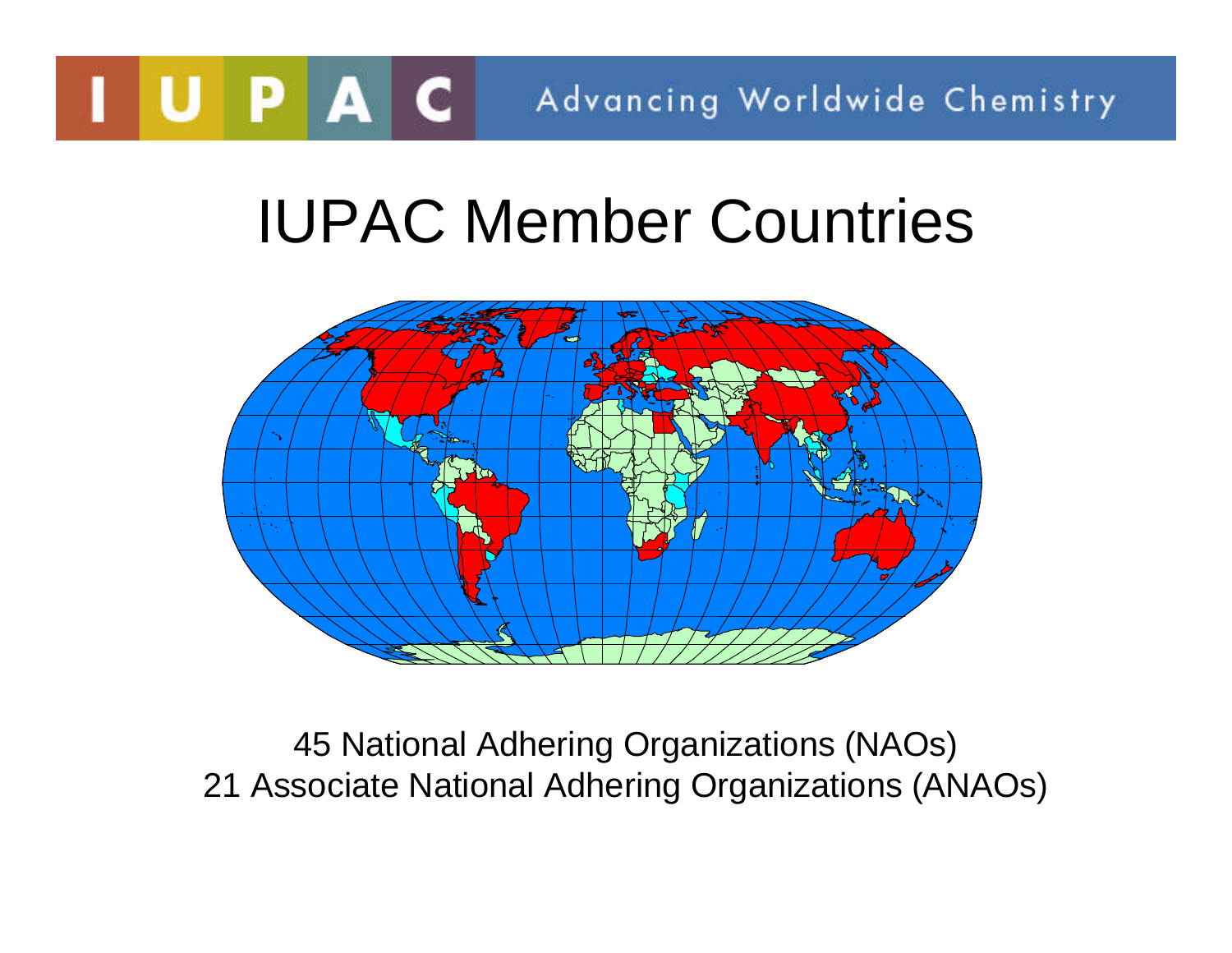### IUPAC Organization

#### Divisions and Standing Committees manage IUPAC's scientific work

- Physical & Biophysical Chemistry
- Inorganic Chemistry
- Organic & Biomolecular Chemistry
- Polymer
- Analytical Chemistry
- **Chemistry & the Environment**
- Chemistry & Human Health
- Chemical Nomenclature & Structure Representation
- Committee on Chemistry and Industry (COCI)
- Committee on Chemistry Education (CCE)
- CHEMRAWN Committee
- Committee on Printed and Electronic Publications (CPEP)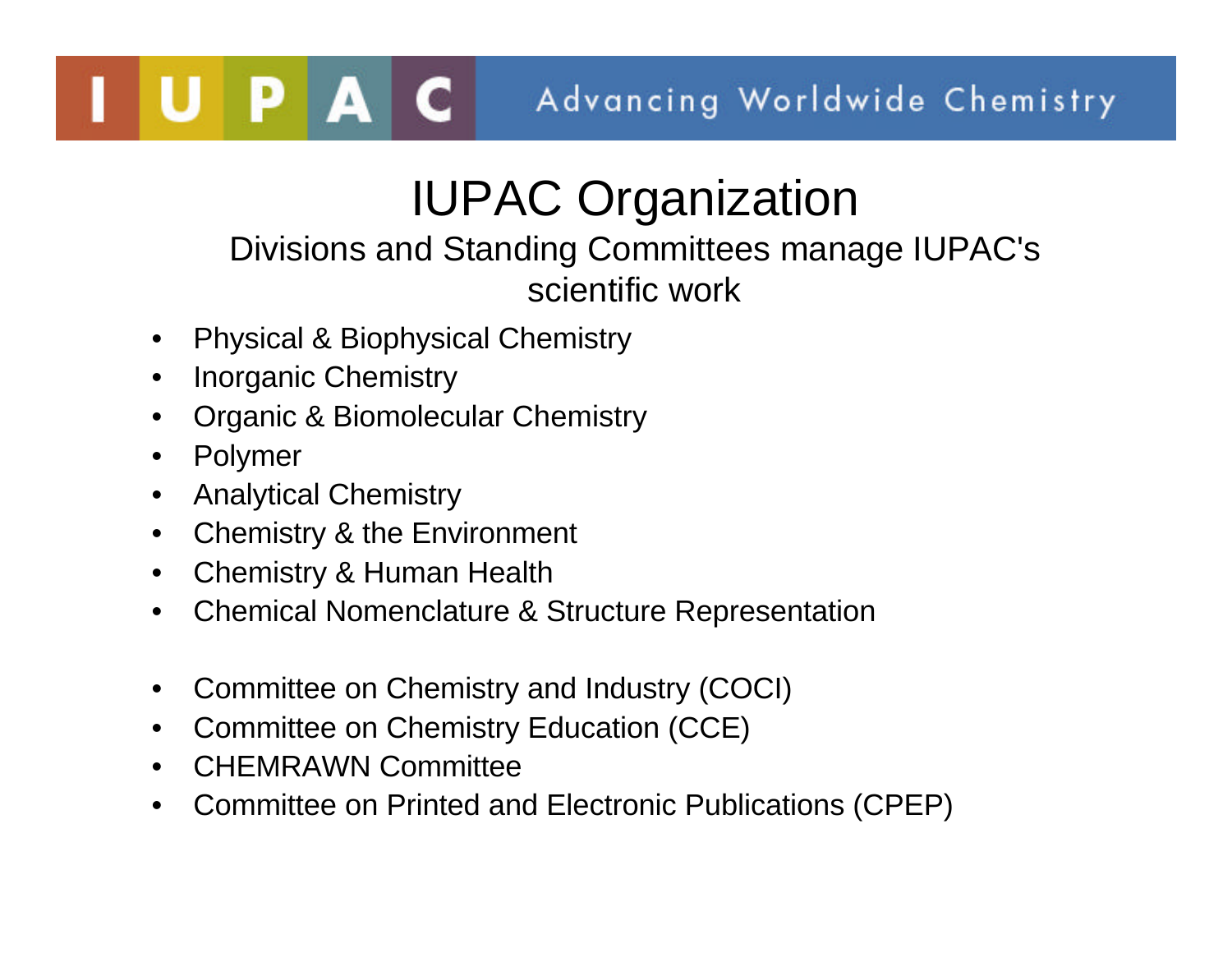## Major IUPAC Activities

- Development of the Language of Chemistry
	- Nomenclature, Symbols, Terminology
- Standardization of Chemistry Methods
	- Data Presentation
	- Study of Analytic Methods
- Critical Evaluation of Physico-Chemical Data
	- Atomic Weights
	- Thermodynamic Data
	- Kinetic Data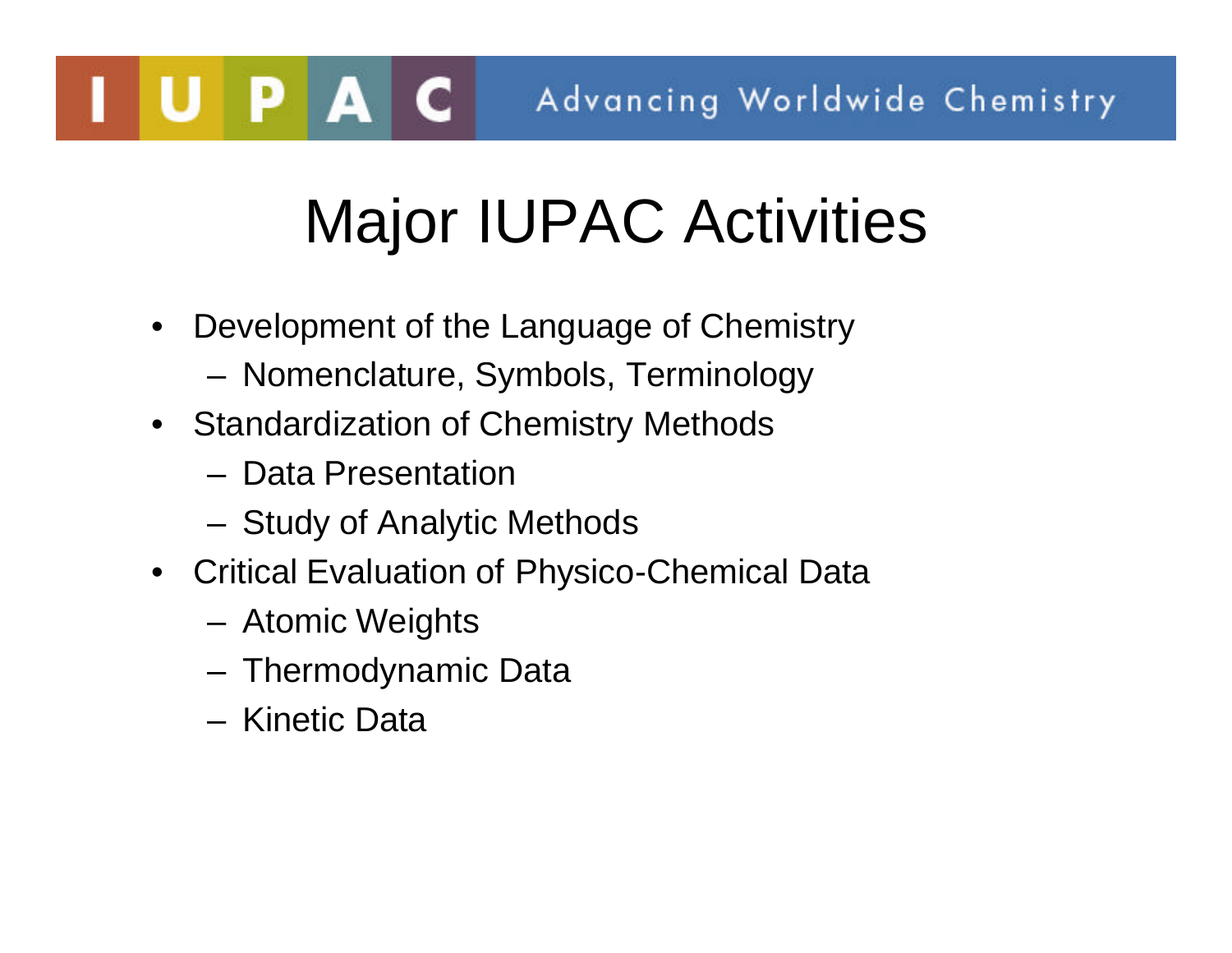## Major IUPAC Activities (Cont.)

- Data Exchange Standards for Computers and Instruments
- Sponsorship of Conferences
	- Biennial IUPAC Congress (Beijing, China 2005, Turin, Italy 2007)
	- More than 30 Specialized Symposia each Year
- Chemistry Education

UPAC

- Industrial Safety and Environmental Programs
- CHEMRAWN Conferences addressing Chemistry and Societal Impact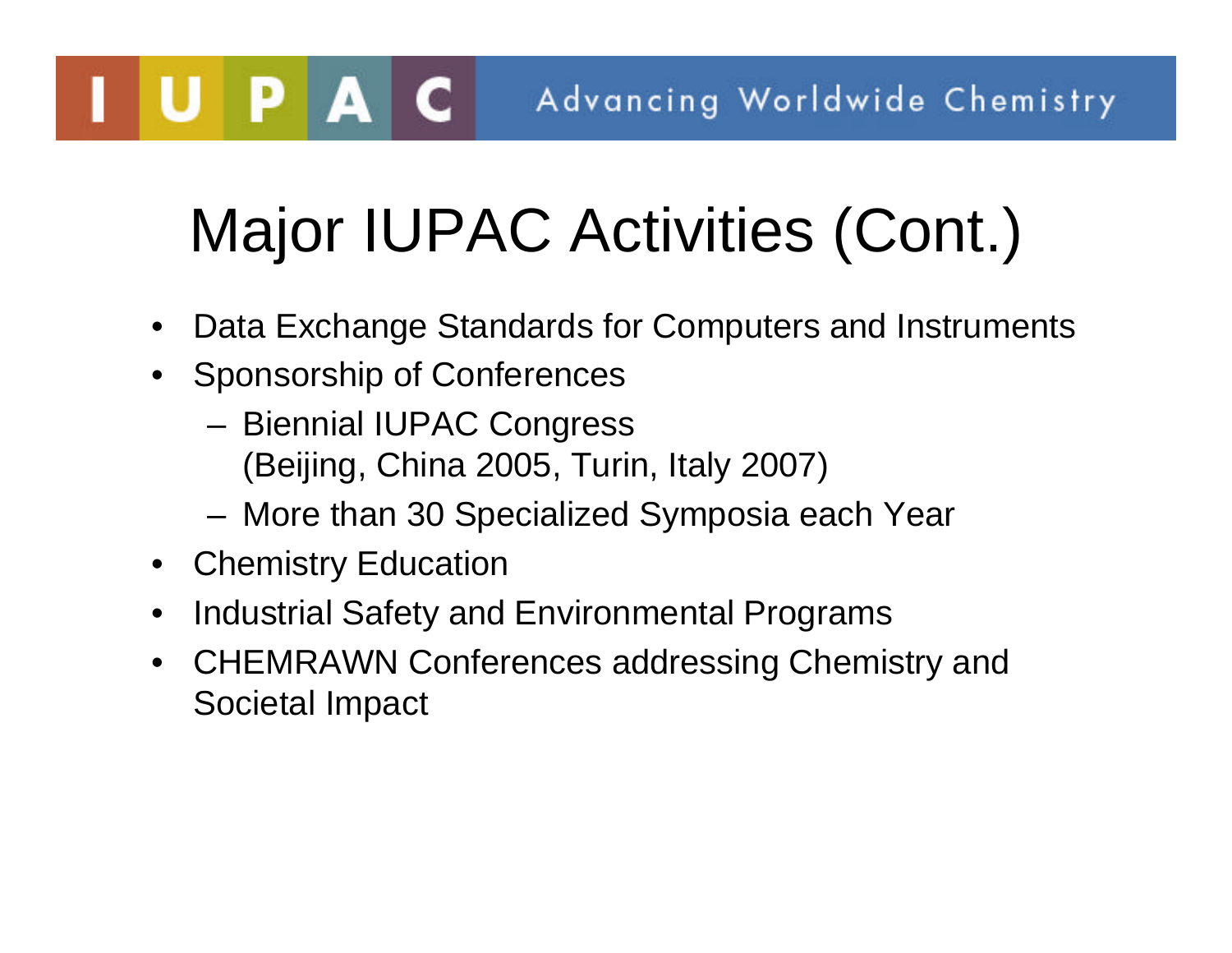### Proposals for Projects

- **Anyone** with a good idea can submit a proposal. IUPAC projects address issues of significance to the global chemistry community:
	- Nomenclature, terminology, and symbols
	- Validated and compiled data
	- Standard methods and procedures
	- Education and public understanding of chemistry
	- Any subject that requires development of consensus among chemists worldwide

More information: www.iupac.org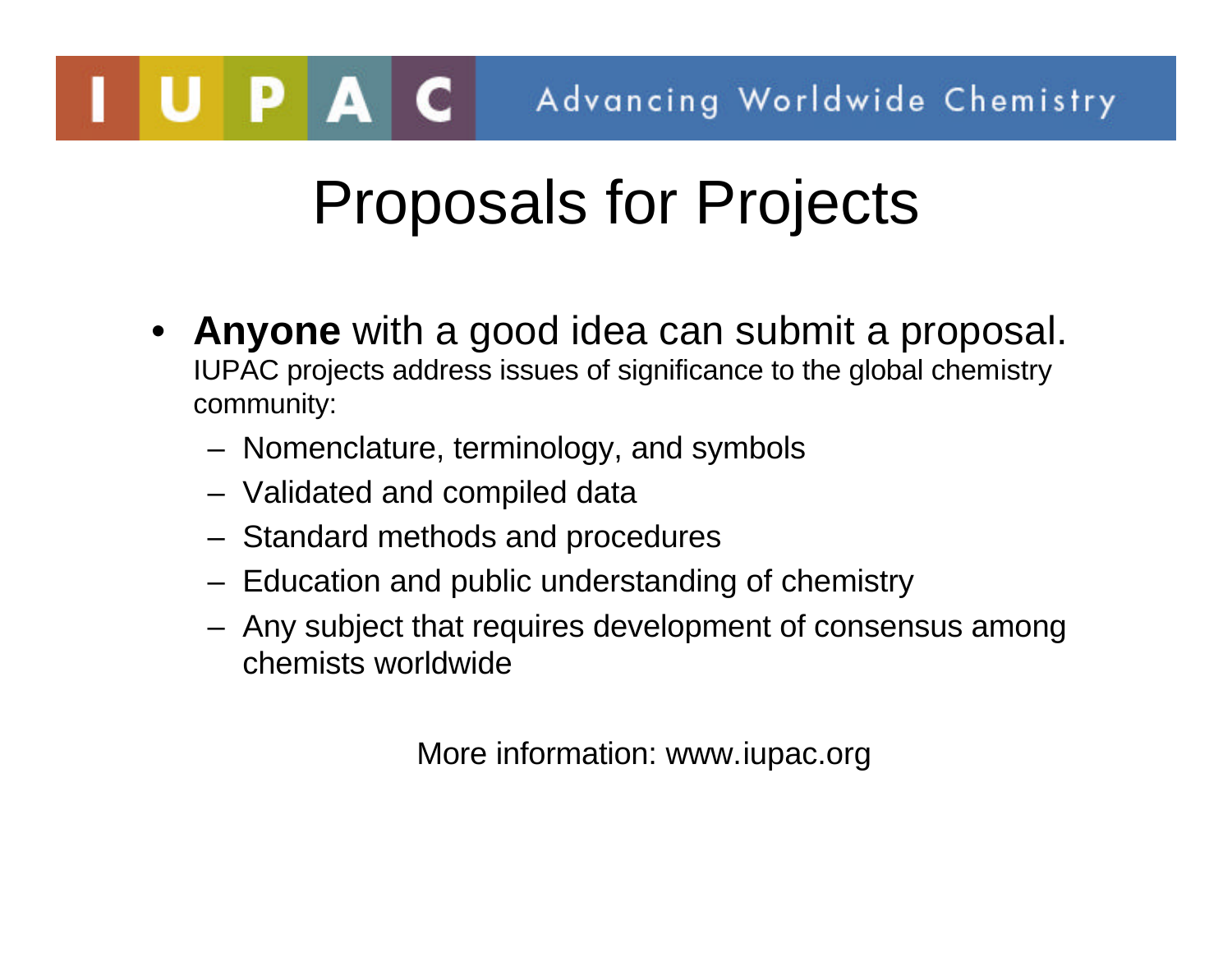## Company Associate Program

• Relationships with internationally-based industrial corporations and scientific businesses allows for the exchange of information regarding current issues influencing Chemistry and Industry. The Committee on Chemistry and Industry (COCI) has direct involvement with Company Associates.

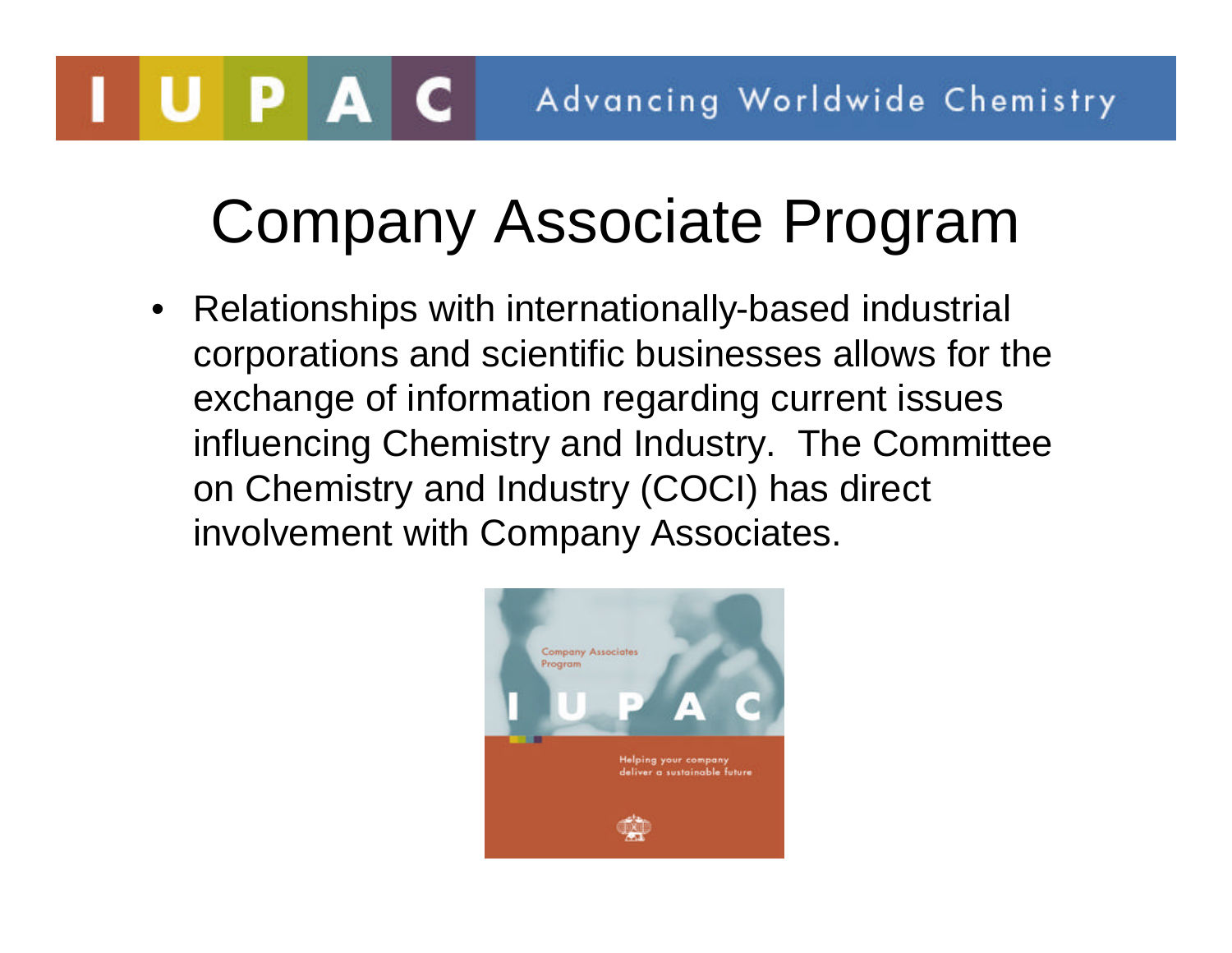## Affiliate Membership Program

Individuals may become affiliated with IUPAC through the Affiliate Membership Program (AMP).

Benefits Include:

UPAC

- Subscription to bimonthly magazine, *Chemistry International*
- Discounts on IUPAC Books and *Pure and Applied Chemistry*
- Registration discounts for most IUPAC-Sponsored **Conferences**
- Access to an international network of Chemists

More information: www.iupac.org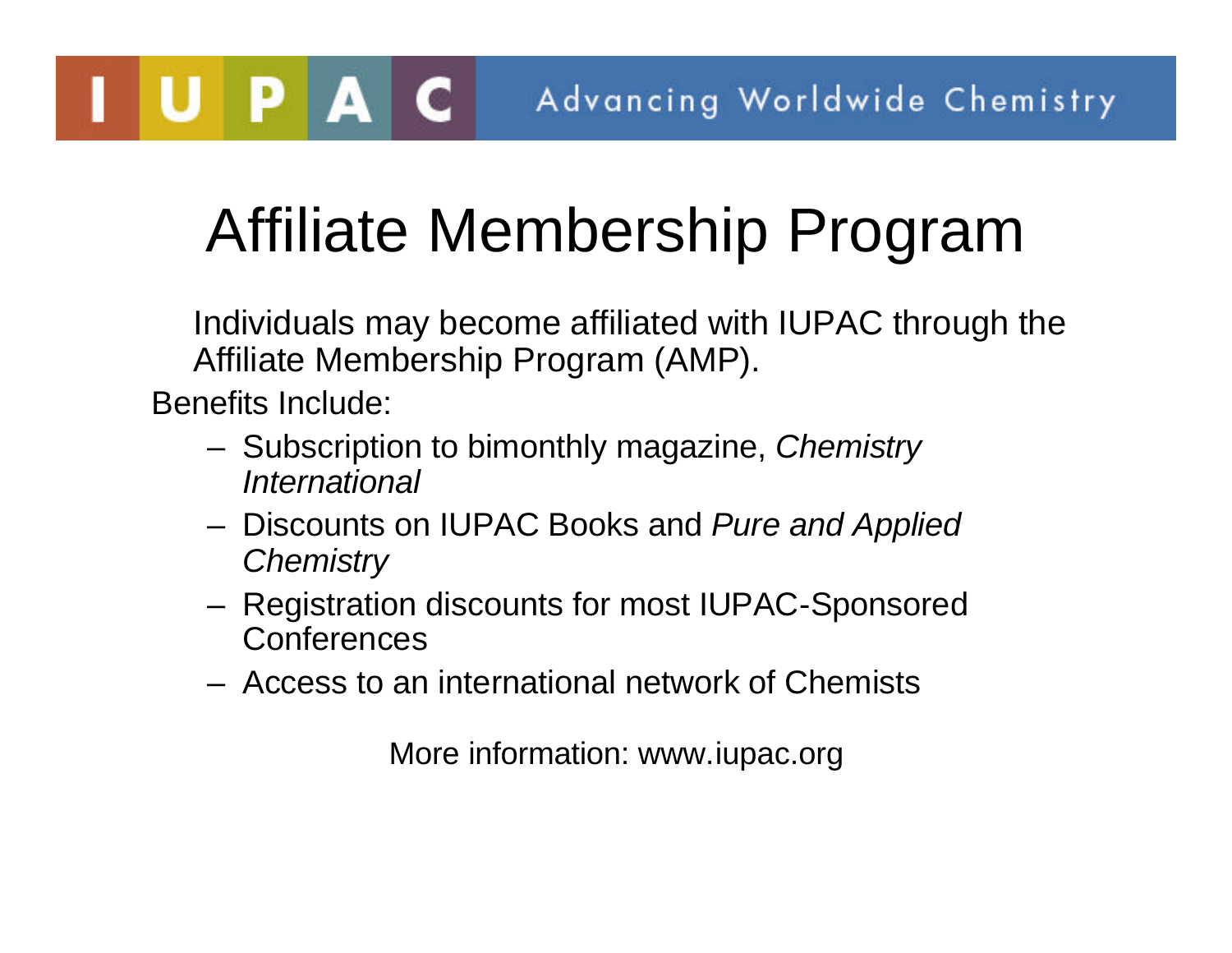### The IUPAC Prize for Young **Chemists**

- Established to encourage young research scientists at the beginning of their careers.
- Awarded for the most outstanding Ph.D. theses in the general area of the chemical sciences.

Learn more at www.iupac.org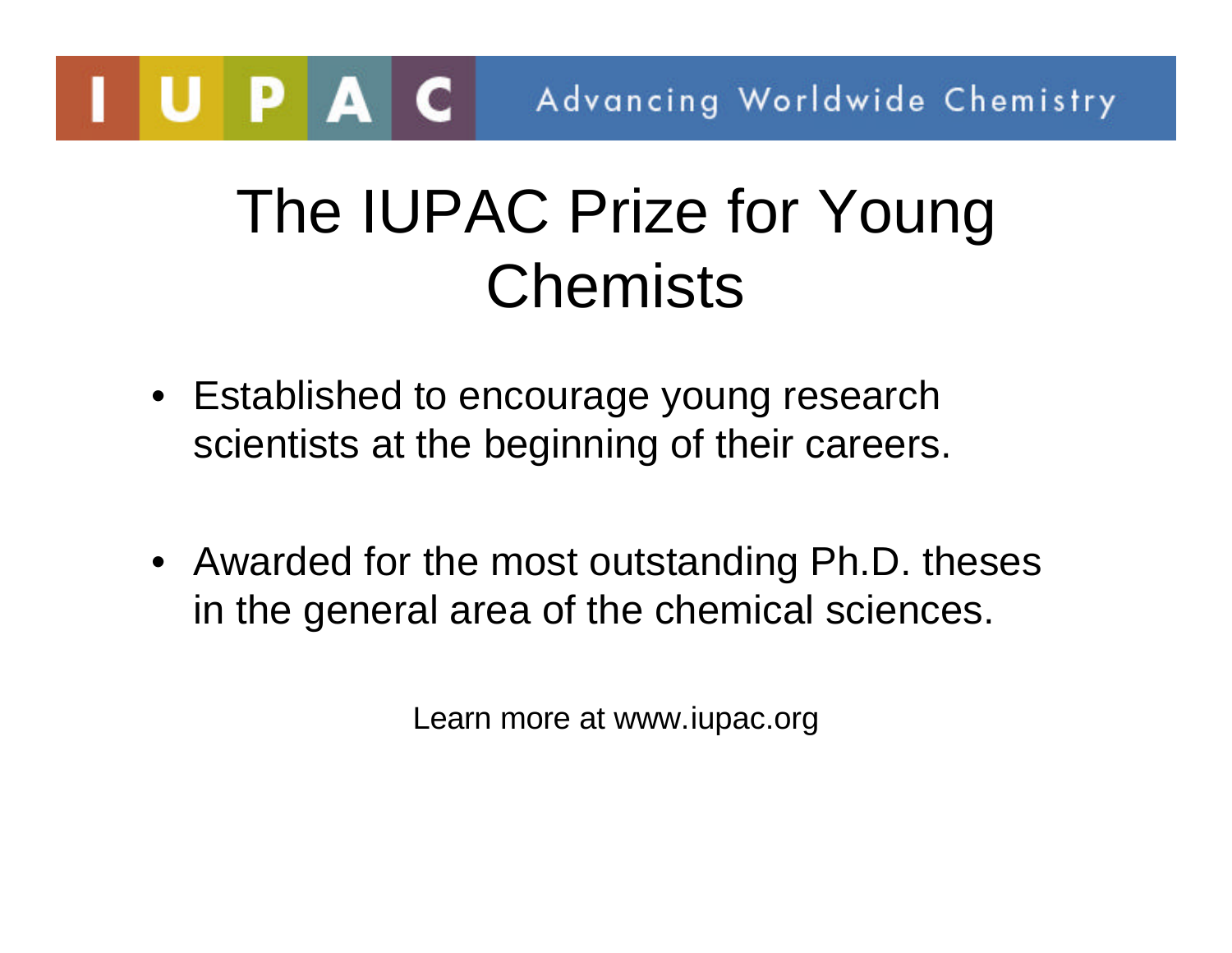### Publications

- *Pure and Applied Chemistry*
	- IUPAC recommendations and reports, special topic articles, and lectures from symposia.
- *Chemistry International*

PAC

- Bimonthly news magazine
- Book series, includes
	- *Compendia of Nomenclature and Terminology*
	- *Chemistry for the 21st Century*
	- *International Thermodynamic Tables of the Fluid State*
	- *Analytical and Physical Chemistry of Environmental Systems*
	- *Solubility Data Series*  and others!